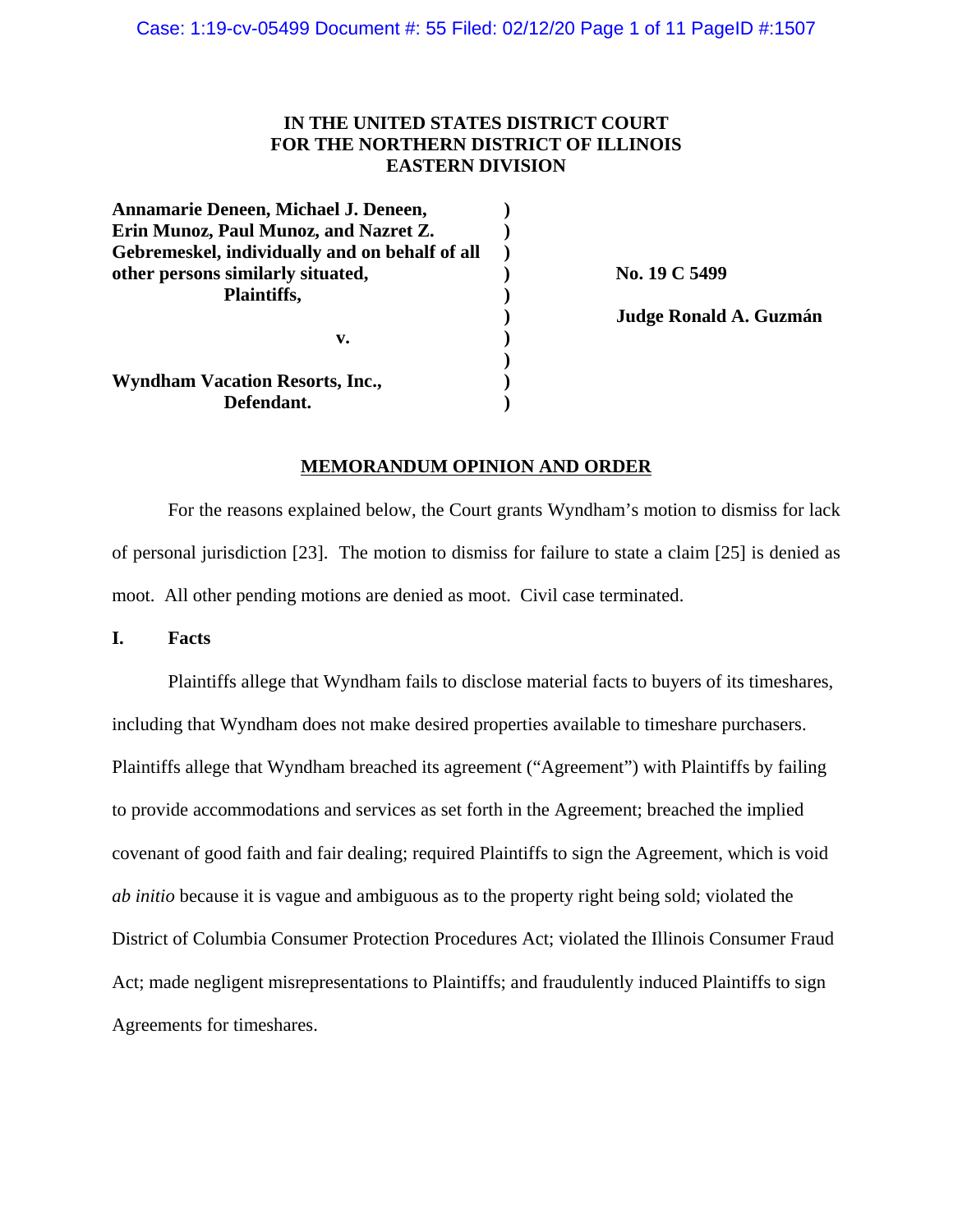#### Case: 1:19-cv-05499 Document #: 55 Filed: 02/12/20 Page 2 of 11 PageID #:1507

Wyndham now moves to dismiss for lack of personal jurisdiction pursuant to Federal Rule of Civil Procedure 12(b)(2) and for failure to state a claim pursuant to Federal Rule of Civil Procedure 12(b)(6). Because the Court finds that it lacks personal jurisdiction over Wyndham with respect to the claims alleged, the Court does not address the motion to dismiss for failure to state a claim.

#### **II. Analysis**

The plaintiff bears the burden of establishing personal jurisdiction when the defendant challenges it. *N. Grain Mktg., LLC v. Greving*, 743 F.3d 487, 491 (7th Cir. 2014). When a court relies solely on written materials to rule on a motion under Rule 12(b)(2), the plaintiff's burden is to establish a prima facie case of personal jurisdiction. *Kipp v. Ski Enter. Corp. of Wis.*, 783 F.3d 695, 697 (7th Cir. 2015)*.* "[O]nce the defendant has submitted affidavits or other evidence in opposition to the exercise of jurisdiction, the plaintiff must go beyond the pleadings and submit affirmative evidence supporting the exercise of jurisdiction." *Purdue Research Found. v. Sanofi-Synthelabo, S.A.*, 338 F.3d 773, 783 (7th Cir. 2003). "[U]nder the prima facie standard, the plaintiff is entitled to have any conflicts in the affidavits (or supporting materials) resolved in its favor." *Id.*

"District courts exercising diversity jurisdiction apply the personal jurisdiction rules of the state in which they are located." *Philos Techs., Inc. v. Philos & D, Inc.*, 802 F.3d 905, 912 (7th Cir. 2015). "Because Illinois permits personal jurisdiction if it would be authorized by either the Illinois Constitution or the United States Constitution, the state statutory and federal constitutional requirements merge." *uBID, Inc. v. GoDaddy Grp., Inc.*, 623 F.3d 421, 425 (7th Cir. 2010) (citing, *inter alia*, 735 ILCS 2-209(c)).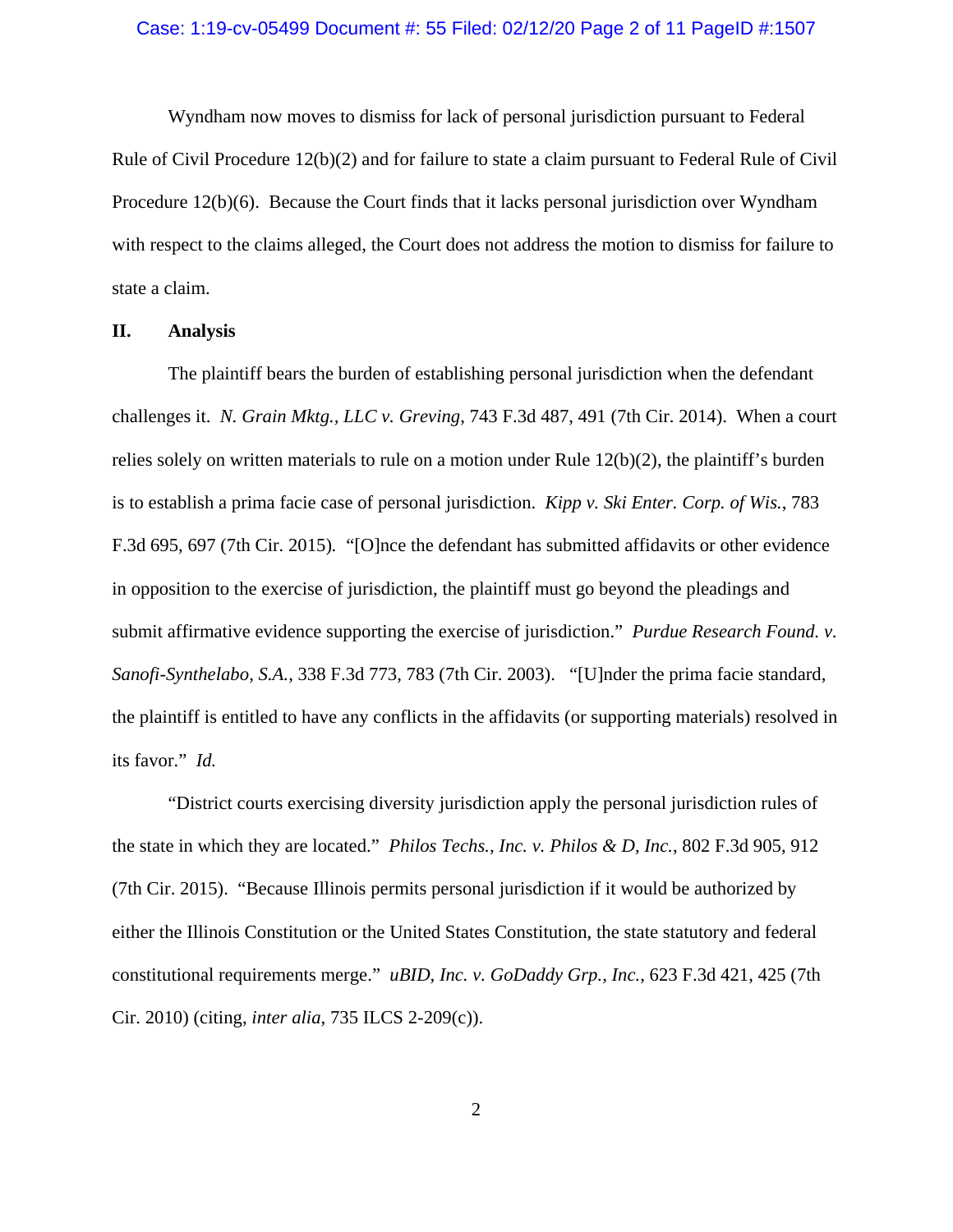#### Case: 1:19-cv-05499 Document #: 55 Filed: 02/12/20 Page 3 of 11 PageID #:1507

Personal jurisdiction can be general or specific, depending on the extent of the defendant's contacts with the forum state. *Id.* "General jurisdiction looks to the defendant's 'continuous and systematic' contacts with a state, whether or not the action is related to the contacts." *Brook v. McCormley*, 873 F.3d 549, 552 (7th Cir. 2017) (quoting *Helicopteros Nacionales de Colombia, S.A. v. Hall*, 466 U.S. 408, 416 (1984)). Specific jurisdiction refers to jurisdiction over a defendant in a suit arising out of or related to the defendant's contacts with the forum, and those contacts must be "directly related to the conduct pertaining to the claims asserted." *Id.* Here, Plaintiffs contend that the Court possesses both general and specific personal jurisdiction.

#### A. General Jurisdiction

 "General jurisdiction is 'all-purpose'; it exists only 'when the party's affiliations with the State in which suit is brought are so constant and pervasive as to render it essentially at home in the forum State.'" *Kipp*, 783 F.3d at 697-98 (quoting *Daimler AG v. Bauman*, 571 U.S. 117, 122 (2014)) (brackets and internal citation omitted). A corporation is "at home" in the state of its principal place of business and the state of its incorporation. *Id.* at 698. Thus, Wyndham is "at home" in Delaware, its place of incorporation, and Florida, its principal place of business. For a corporation to be deemed at home in any additional locations, Plaintiffs must show "more than the 'substantial, continuous, and systematic course of business' that was once thought to suffice." *Id.* (citation omitted). They do not.

As an initial matter, Plaintiffs do not apply the specific facts of *this* case to the law. Even crafting the argument for Plaintiffs, the Court still finds general jurisdiction is lacking. Based on Plaintiffs' recitation of the facts, it appears Plaintiffs rely on the following in support of general jurisdiction: Wyndham's operation of a "highly interactive" website through which Illinois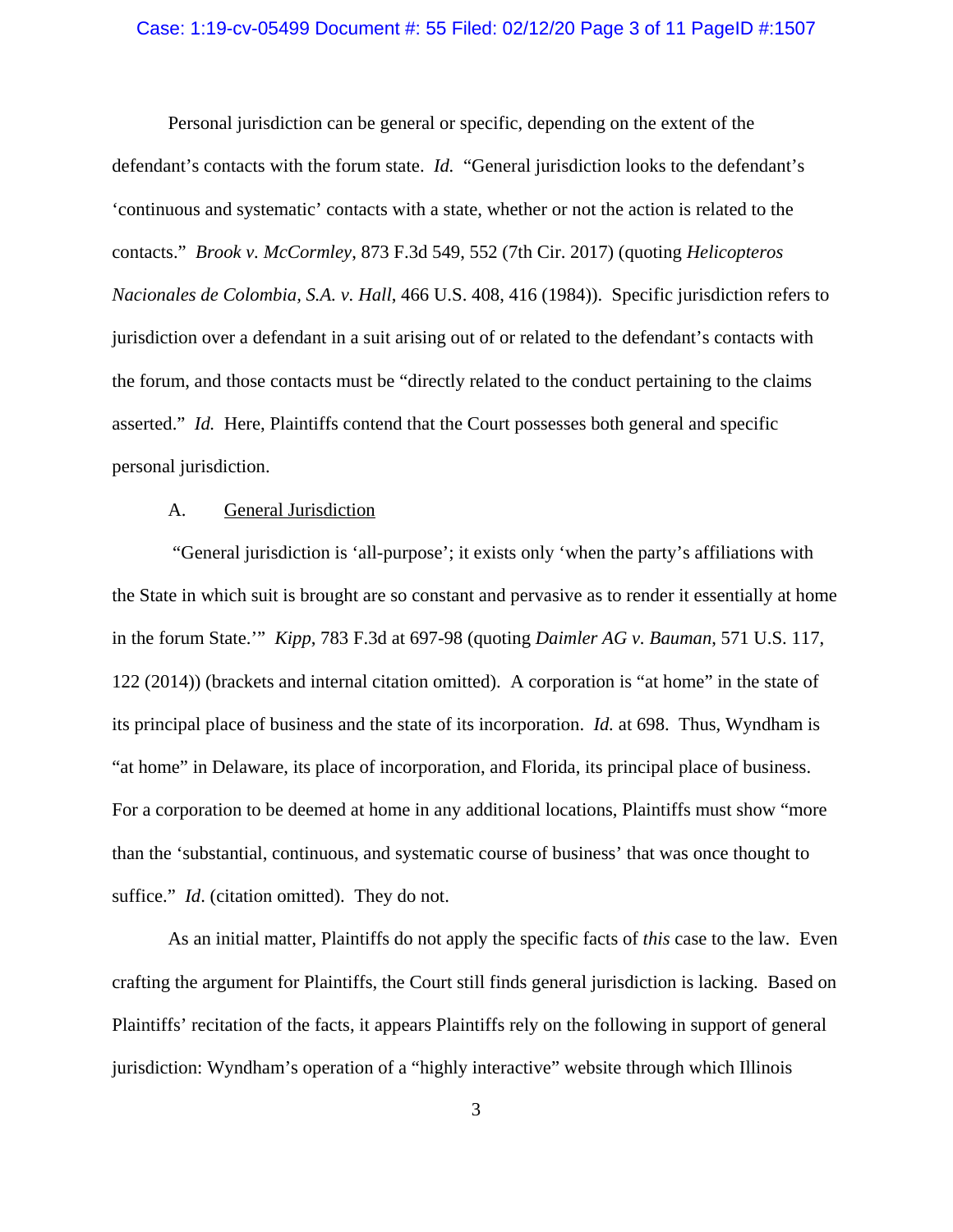#### Case: 1:19-cv-05499 Document #: 55 Filed: 02/12/20 Page 4 of 11 PageID #:1507

residents can manage their timeshares; Wyndham's offering of Galena, Illinois as a vacation destination; the existence of a Wyndham sales booth at Six Flags Great America in Gurnee, Illinois; the solicitation of customers for timeshares at a sales presentation at the Wyndham Grand Riverfront Hotel in Chicago, Illinois; and Wyndham's registering to do business in Illinois. These contacts are insufficient to confer general jurisdiction over the instant matter. *See Bluhm v. Wyndham Destinations Inc*., No. C18-5813 BHS, 2019 WL 6213141, at \*3 (W.D. Wash. Nov. 21, 2019) (rejecting finding of general jurisdiction where plaintiff alleged that the "[d]efendants have a significant presence in Washington State, including a large corporate office in Redmond, Washington, 102 hotels and resorts state-wide, and registration of their various affiliated entities with the Washington Secretary of State to do business in the state"); *Bobick v. Wyndham Worldwide Operating, Inc*., No. 3:18-CV-00514, 2018 WL 4566804, at \*5 (M.D. Tenn. Sept. 24, 2018) (noting that general jurisdiction over the defendants was lacking even though they had "contacts in Tennessee via the resorts they own, the Tennesseans they employ, the offices they maintain, and the marketing efforts undertaken in the state").

#### B. Specific Jurisdiction

The Court next considers specific jurisdiction. "Adjudicatory authority is 'specific' when the suit 'arises out of or relates to the defendant's contacts with the forum.'" *Goodyear Dunlop Tires Operations, S.A. v. Brown*, 564 U.S. 915, 923-24 (2011) (citation omitted)*.* To establish specific personal jurisdiction, it is the defendant's "suit-related" conduct that must create the substantial connection with the forum state. *Advanced Tactical Ordnance Sys., LLC v. Real Action Paintball, Inc.*, 751 F.3d 796, 801 (7th Cir. 2014), as corrected (May 12, 2014). "Specific personal jurisdiction grows out of 'the relationship among the defendant, the forum, and the litigation.'" *Monco v. Zoltek Corp*., 342 F. Supp. 3d 829, 832 (N.D. Ill. 2018) (citation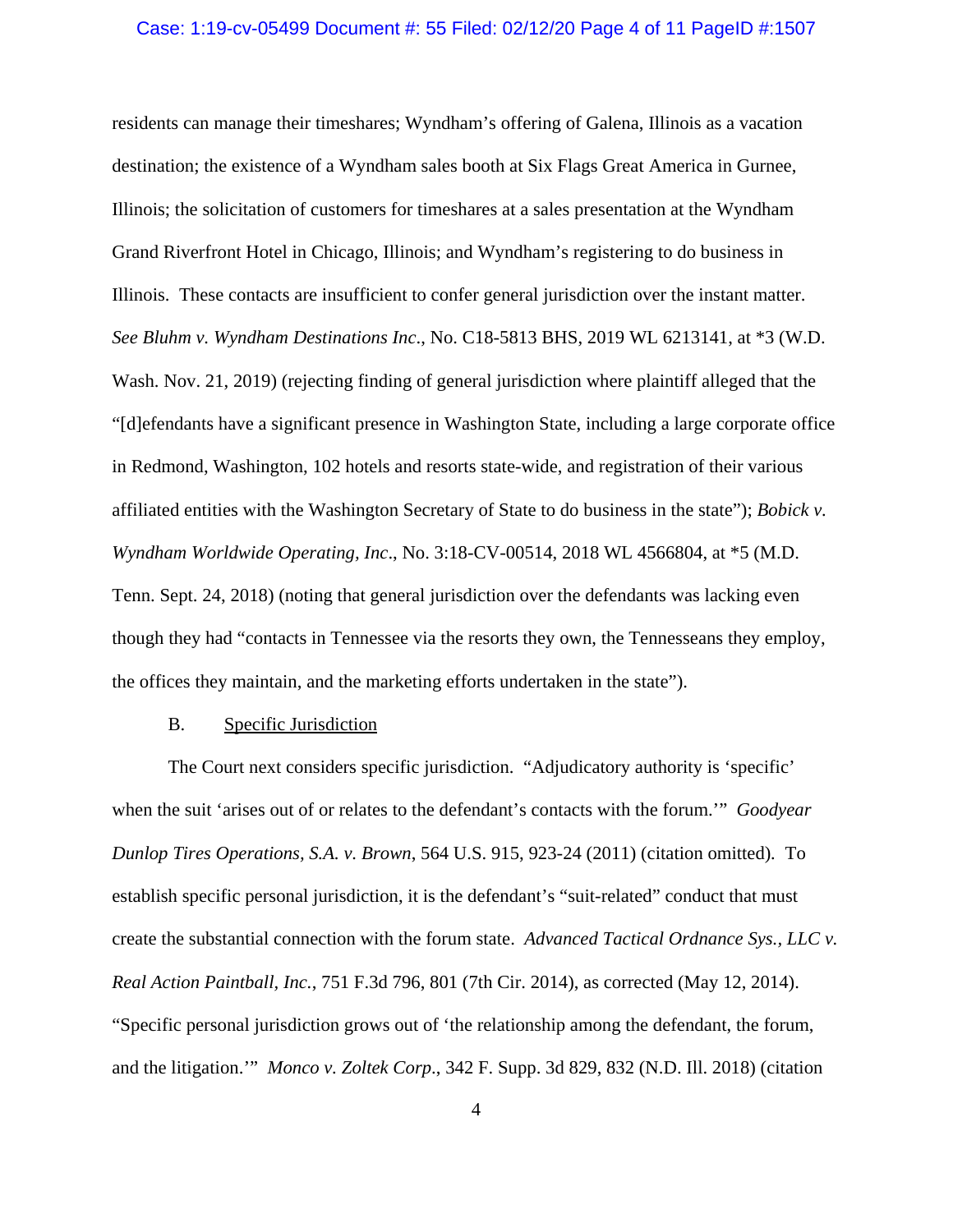#### Case: 1:19-cv-05499 Document #: 55 Filed: 02/12/20 Page 5 of 11 PageID #:1507

omitted). "The 'three essential requirements' for specific personal jurisdiction are: '(1) the defendant must have purposefully availed [it]self of the privilege of conducting business in the forum state or purposefully directed [its] activities at the state; (2) the alleged injury must have arisen from the defendant's forum-related activities; and (3) the exercise of jurisdiction must comport with traditional notions of fair play and substantial justice.'" *Id*. (citation omitted).

"[I]n determining whether it may exercise specific personal jurisdiction over a defendant, the Court must consider the scope of personal jurisdiction with respect to each of the claims alleged in the plaintiff's complaint." *Sunny Handicraft (H.K.) Ltd. v. Edwards*, No. 16 C 4025, 2017 WL 1049842, at \*4 (N.D. Ill. Mar. 20, 2017) ("'Permitting the legitimate exercise of specific jurisdiction over one claim to justify the exercise of specific jurisdiction over a different claim that does not arise out of or relate to the defendant's forum contacts would violate the Due Process Clause.'") (citation omitted). While Wyndham's brief is more detailed, neither party discusses the claims separately nor addresses the relevant standards. As much as possible, the Court has attempted to use the facts and law discussed by the parties as a starting point in ruling on the issues, but the Court cannot craft the parties' arguments for them. *See Econ. Folding Box Corp. v. Anchor Frozen Foods Corp*., 515 F.3d 718, 721 (7th Cir. 2008) ("It is not the court's responsibility to research the law and construct the parties' arguments for them.").

#### 1. *Nazret Gebremeskel*

Gebremeskel, a current resident of Washington, D.C., was a resident of Maryland at the time of her timeshare purchase, which she made while on vacation in Las Vegas, Nevada. She alleges no contacts by Wyndham in Illinois with respect to *her* claims; indeed, Plaintiffs' response brief is silent as to the Court's personal jurisdiction over Wyndham as to Gebremeskel's claims. Therefore, the motion to dismiss all of her claims for lack of personal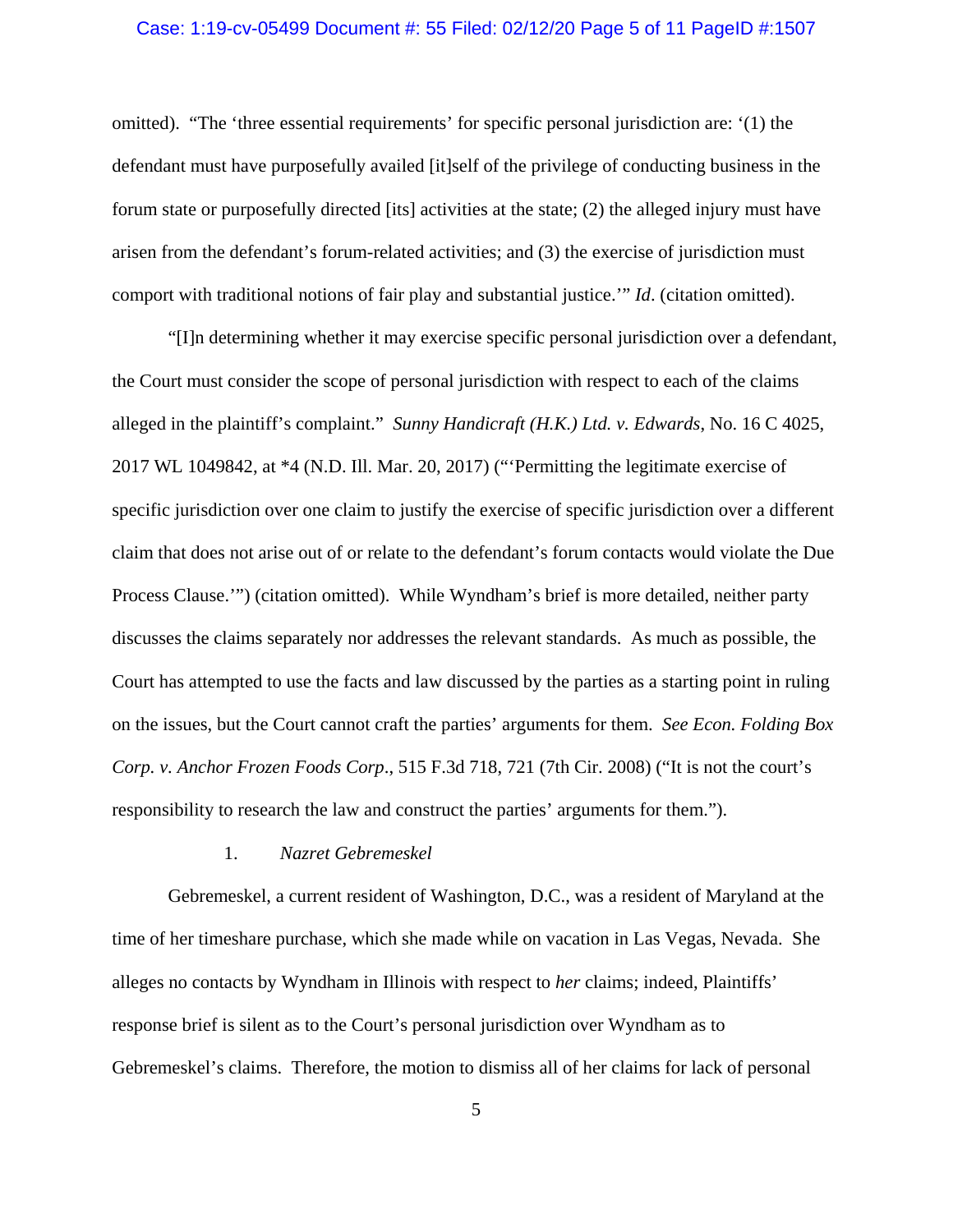### Case: 1:19-cv-05499 Document #: 55 Filed: 02/12/20 Page 6 of 11 PageID #:1507

jurisdiction, including for violation of the District of Columbia Consumer Protection Procedures Act, is granted.

2. *Erin and Paul Munoz and AnnaMarie and Michael Deneen*<sup>1</sup>

a. Breach of Contract (Count One); Breach of Implied Covenant of Good Faith and Fair Dealing (Count Two); Claim for Declaratory Relief (Count Three)<sup>2</sup>

Plaintiffs allege breach of contract, breach of the implied covenant of good faith and fair dealing, and a claim for declaratory relief for rescission of the Purchase and Sale Agreement. "In breach-of-contract cases, courts must conduct 'a context-sensitive analysis of the contract, examining prior negotiations, contemplated future consequences, the terms of the contract, and the parties' course of actual dealing with each other.'" *Topcon Agric. Americas, LLC v. Cote Ag Techs., LLC*, 391 F. Supp. 3d 882, 886 (W.D. Wis. 2019).

As to the Munozes' breach of contract claims, it appears the parties are in agreement that all of the contracts at issue were negotiated and entered into in Florida. Regarding the contemplated future consequences and the terms of the contract, it is difficult to assess what these are because it is not clear which contract the Munozes claim was breached. Even assuming the relevant contract is the Security Agreement, it contains numerous provisions, and the Court is not obligated to select those that might be relevant to the personal jurisdiction analysis or make the Munozes' arguments for them. Thus, the Munozes have failed to demonstrate that the first three factors (prior negotiations, contemplated future consequences, and the terms of the

<sup>&</sup>lt;sup>1</sup> Because the Court has ruled on Gebremeskel's claims, the Court's use of the term "Plaintiffs" from here to the end of its analysis refers to both the Munozes and the Deneens. When applicable, the Court will specify if it is referring to only one of the couples.

<sup>&</sup>lt;sup>2</sup> The Court refers to these counts as the breach of contract claims.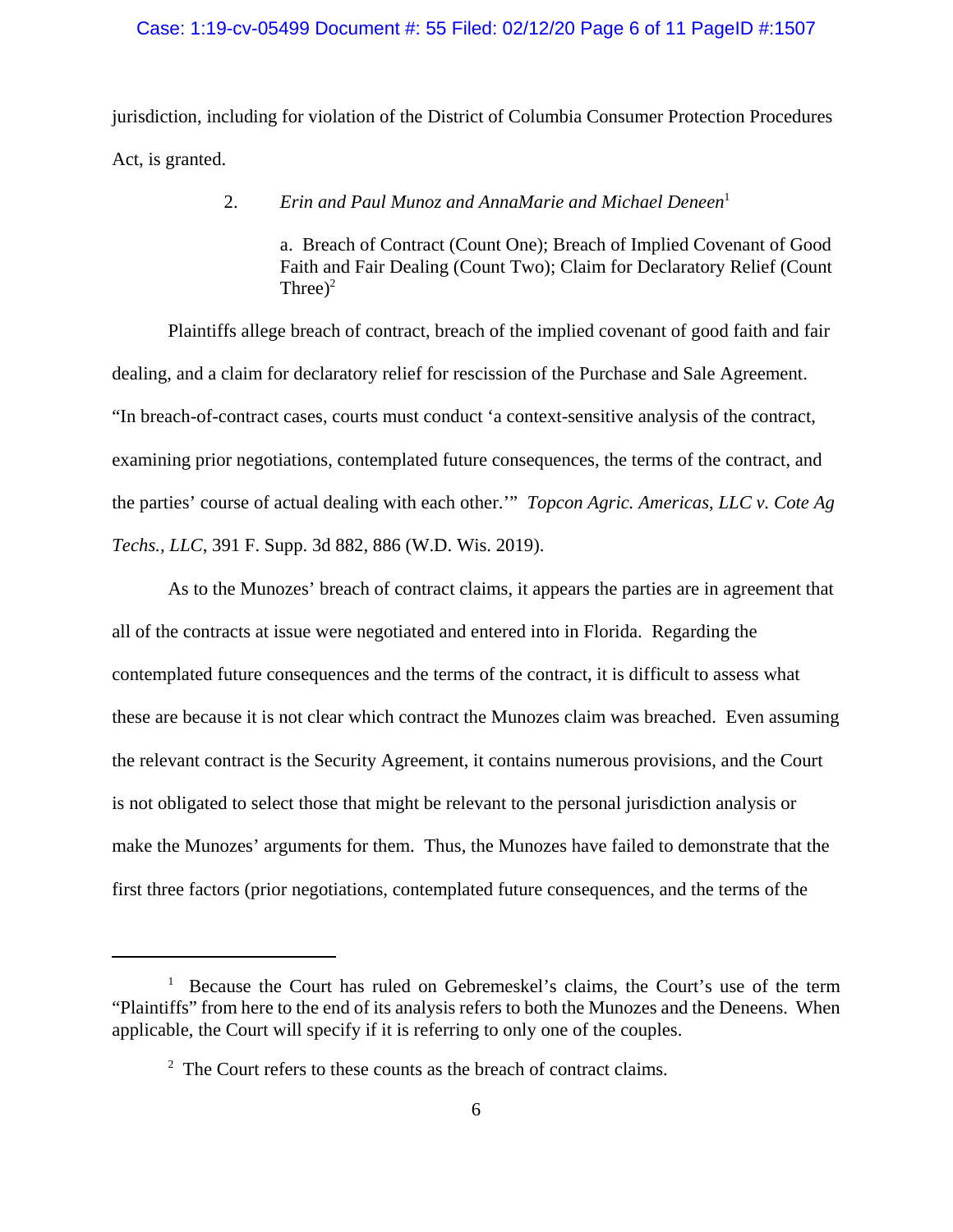#### Case: 1:19-cv-05499 Document #: 55 Filed: 02/12/20 Page 7 of 11 PageID #:1507

contract) support a finding of minimum contacts by Wyndham with Illinois with respect to their breach of contract claims.

The Munozes' primary piece of evidence in establishing personal jurisdiction is Wyndham's interactive website, www.myclubwyndham.com, which appears to relate to the last factor in the context-sensitive contract analysis – the parties' course of actual dealing. Plaintiffs contend that "[o]wners can book destinations, manage their account, . . . make payments to Wyndham" and view the "monthly amounts due for program fees, maintenance fees, reserve fund payments, and property taxes." (Pls.' Consolidated Mem. Law Opp'n Def.'s Mot. Dismiss, Dkt. # 34, at 9.) According to Plaintiffs, "Wyndham failed to make destinations reasonably available on the website in breach of its contracts with Plaintiffs." (*Id*.)

But the Seventh Circuit has cautioned that "[i]nteractivity of a website is . . . a poor proxy for adequate in-state contacts" because "the operation of an interactive website does not show that the *defendant* has formed a contact with the forum state." *Advanced Tactical,* 751 F.3d at 803 (emphasis in original). Here, the fact that the Munozes reside in Illinois and managed their Wyndham account there is happenstance. In addressing the contacts that an email transmission creates, the *Advanced Tactical* court noted that "email does not exist in any location at all; it bounces from one server to another, it starts wherever the account-holder is sitting when she clicks the 'send' button, and it winds up wherever the recipient happens to be at that instant." *Id.* "The connection between the place where an email is opened and a lawsuit is entirely fortuitous." (*Id*.) The same is true here. The Munozes can access their account from anywhere. Wyndham did not create the contact; the Munozes did. $3$ 

<sup>&</sup>lt;sup>3</sup> Even if the Munozes had argued (they did not) that personal jurisdiction was proper because Wyndham knew the Munozes resided in Illinois and would be harmed there, the Court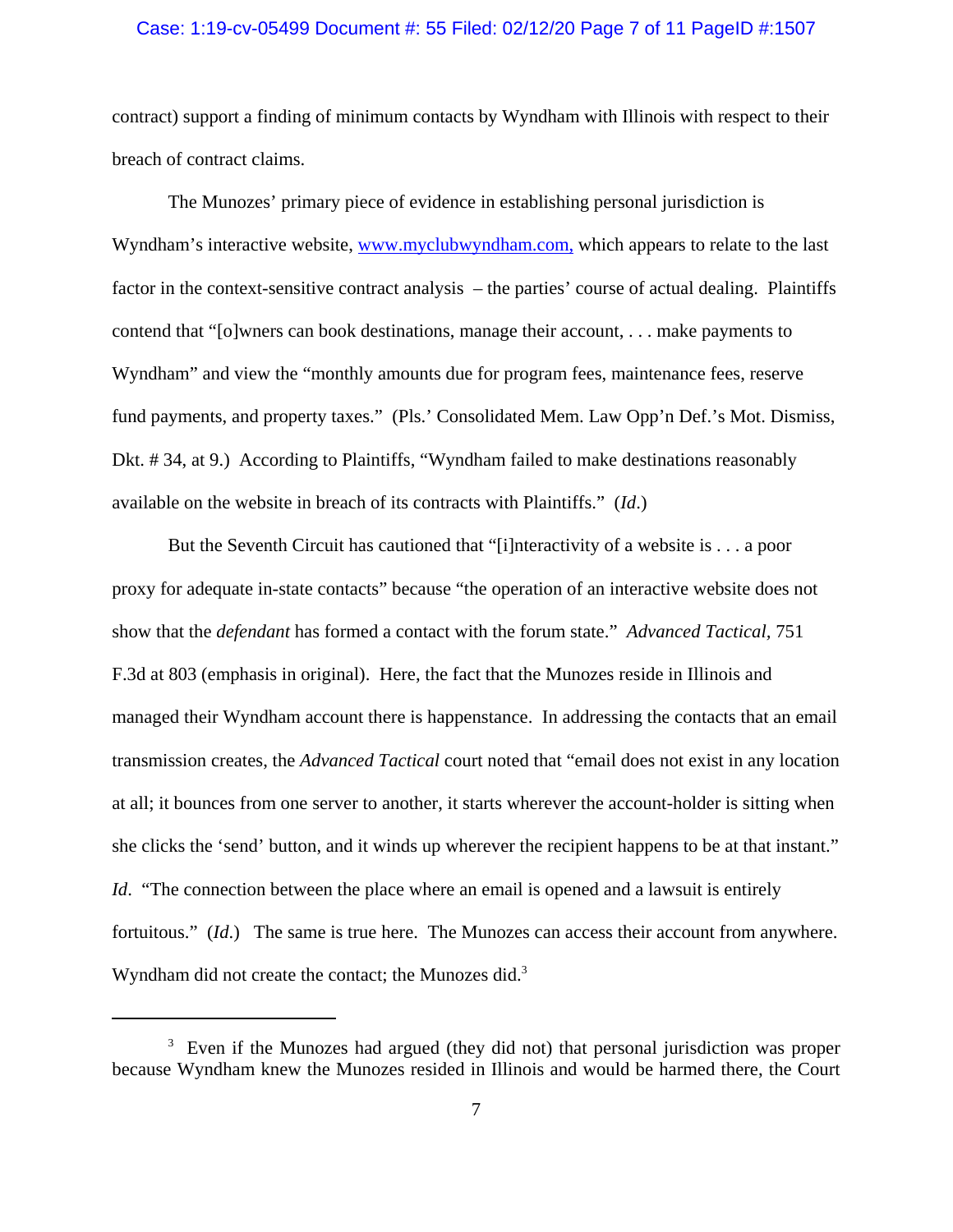## Case: 1:19-cv-05499 Document #: 55 Filed: 02/12/20 Page 8 of 11 PageID #:1507

This point is well illustrated in this case by the circumstances of the Deneen plaintiffs, who purchased a membership in a timeshare association headquartered in Florida while on vacation in Branson, Missouri from their then-residence of Oklahoma. Presumably, the Deneens managed their Wyndham account in Oklahoma while they lived there, and now manage their account in Illinois, where they currently reside; but the location of the Deneens' access is not based on any deliberate or intentional conduct by Wyndham. *Id*. at 803 ("Having an 'interactive website' . . . should not open a defendant up to personal jurisdiction in every spot on the planet where that interactive website is accessible."*).* If Plaintiffs move away from Illinois, so does the connection between Wyndham, the forum, and the lawsuit; in such a case, minimum contacts do not exist. *See Greene v. Mizuho Bank, Ltd.*, 169 F. Supp. 3d 855, 861 (N.D. Ill. 2016) ("[T]he relation between the defendant and the forum must arise out of contacts that the defendant himself creates with the forum.'") (citation omitted and alteration in *Greene*).

Plaintiffs' reliance on Wyndham's other Illinois contacts does not alter the Court's conclusion that personal jurisdiction does not exist as to the Munozes' or Deneens' breach of contract claims. Plaintiffs cite in support of their assertion of specific personal jurisdiction the same factors they reference in support of their claim of general jurisdiction: Wyndham has a sales and marketing office in Chicago; it offers a vacation destination in Galena, Illinois; it leases office space in Northbrook, Illinois; it maintained a sales booth at Six Flags Great America in Gurnee, Illinois; it held a sales presentation at the Wyndham Grand Hotel in Chicago, Illinois; and it is registered to do business in Illinois.

would not be persuaded. *See Advanced Tactical,* 751 F.3d at 802 (finding the district court erred in concluding that "personal jurisdiction [was] proper because [the defendant] knew that [the plaintiff] was an Indiana company and could foresee that its misleading emails and sales would harm [the plaintiff] in Indiana.")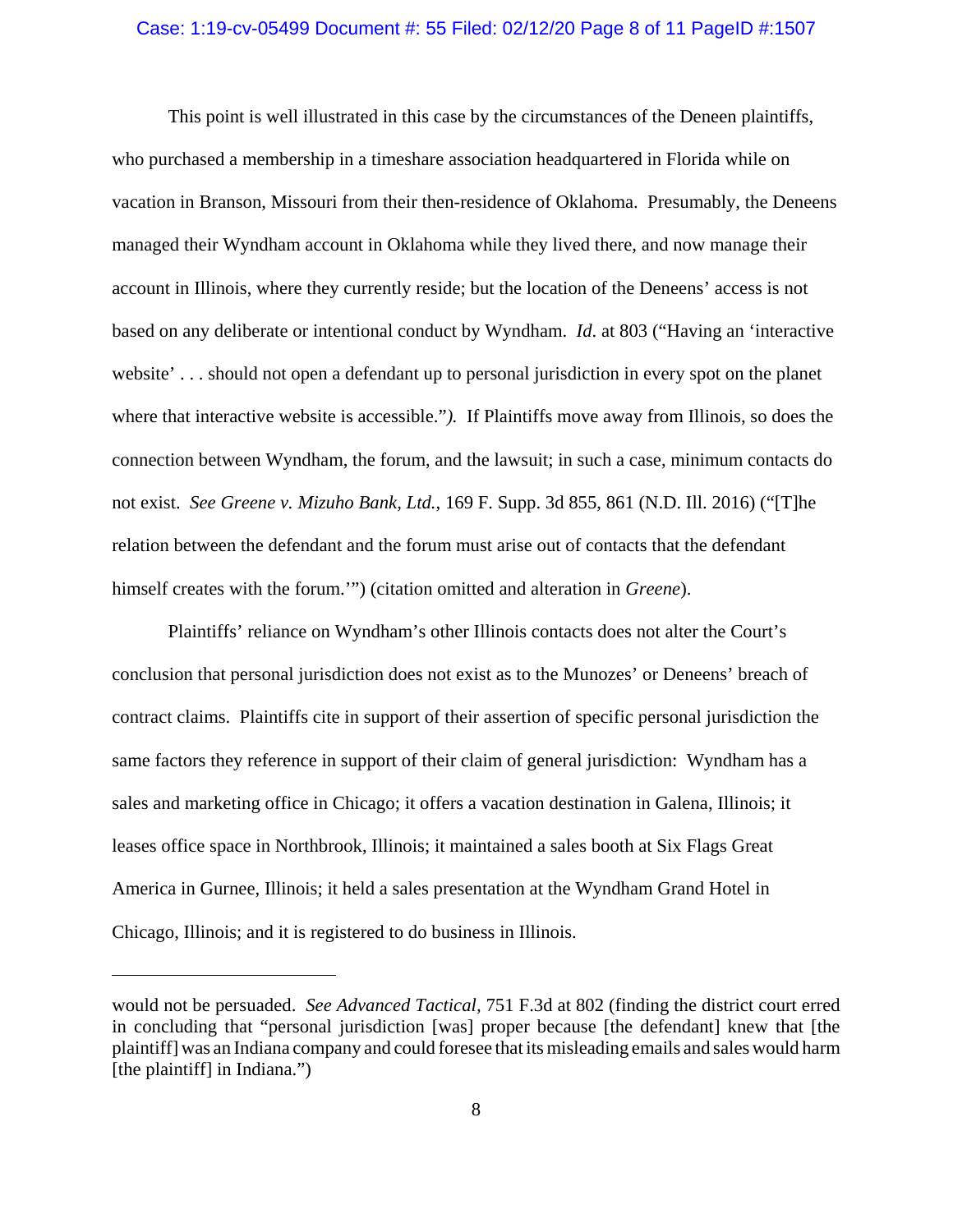#### Case: 1:19-cv-05499 Document #: 55 Filed: 02/12/20 Page 9 of 11 PageID #:1507

The Deneens, who purchased their timeshare ownership in Missouri while on vacation from their then-residence in Oklahoma, make no association between any of the abovementioned contacts and their injuries. And, as the Court has already concluded, Wyndham's website does not provide the minimum contacts necessary to assert personal jurisdiction over Wyndham with respect to the Deneens' breach of contract claims. Therefore, the Court grants the motion to dismiss the Deneens' breach of contract claims for lack of personal jurisdiction.

The Munozes have more of an affiliation with Wyndham in Illinois than just their residence. When they complained to Wyndham representatives who were staffing the Great America sales booth that their desired properties were never available on the dates they wanted, the Wyndham representatives told the Munozes to attend a meeting of timeshare owners at the Wyndham Grand Chicago Riverfront Hotel. (Munoz Decl., Dkt. #34-1,  $\P$ ] 7-8). According to the Munozes, the Chicago meeting "turned out to be just another misleading sales presentation where Wyndham tried to convince us that the solution [to the lack of availability of the properties they wanted on their desired dates] was for us to spend more money and buy more points." (*Id*. ¶ 8.) But, as Wyndham notes, the Munozes do not allege any injury from this second sales presentation in Chicago because they did not purchase any timeshares from Wyndham during that presentation. *See Advanced Tactical,* 751 F.3d at 801 ("The only transactions that would be relevant are those that were related to [the defendant's] allegedly unlawful activity."). Thus, even assuming that the Gurnee interaction and/or the Chicago sales presentation demonstrate that Wyndham purposely availed itself of the privilege of doing business in Illinois or directly targeted Illinois in marketing its timeshares, the Munozes fail to establish that their alleged breach of contract injuries arise from or are related to these contacts.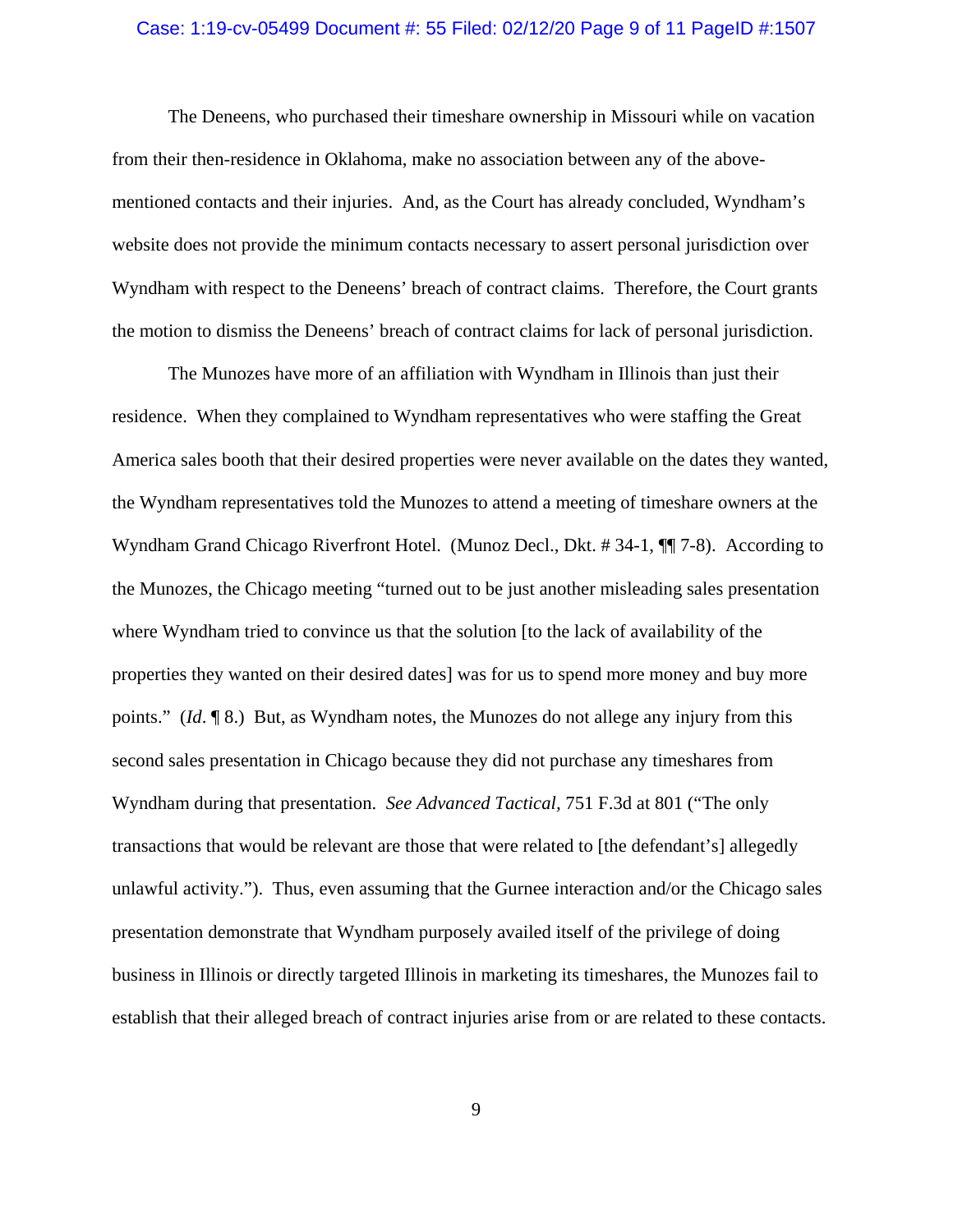#### Case: 1:19-cv-05499 Document #: 55 Filed: 02/12/20 Page 10 of 11 PageID #:1507

b. *Illinois Consumer Fraud Act (Count Five); Negligent Misrepresentation (Count Six); Fraud in the Inducement (Count Seven)*<sup>4</sup>

With respect to their claims under the Illinois Consumer Fraud Act and for negligent

misrepresentation and fraudulent inducement, Plaintiffs allege, respectively, that Wyndham:

- engaged in unfair methods of competition and unfair or deceptive acts or practices including but not limited to the use or employment of any deception, fraud, false pretense, false promise, misrepresentation, or the concealment, suppression, or omission of any material fact;

- made "[n]umerous negligent misrepresentations and omissions . . . at the Wyndham sales presentations . . . "; and

- made "the foregoing" false representations or material omissions with the intent that Plaintiffs rely on them, and they were injured as a result.

(Am. Compl., Dkt. # 17, ¶¶ 113, 120, 126.) But none of the injury-producing presentations

where the purported misrepresentations occurred took place in Illinois; the only false

representations or omissions that Plaintiffs relied on were those made at the presentations during

which Plaintiffs purchased their timeshares, which were in Florida and Missouri. Plaintiffs point

to no discernible connection between Wyndham and Illinois with respect to these claims.

Because Plaintiffs fail to establish that Wyndham had minimum contacts with Illinois regarding

their Illinois Consumer Fraud Act, negligent misrepresentation, and fraudulent inducement

claims, the Court grants the motion to dismiss these claims for lack of personal jurisdiction.

<sup>&</sup>lt;sup>4</sup> For reference, the amended complaint misnumbers negligent misrepresentation and fraud in the inducement as Counts Five and Six. They are properly labeled Counts Six and Seven, and the Court refers to them using their correct numbers.